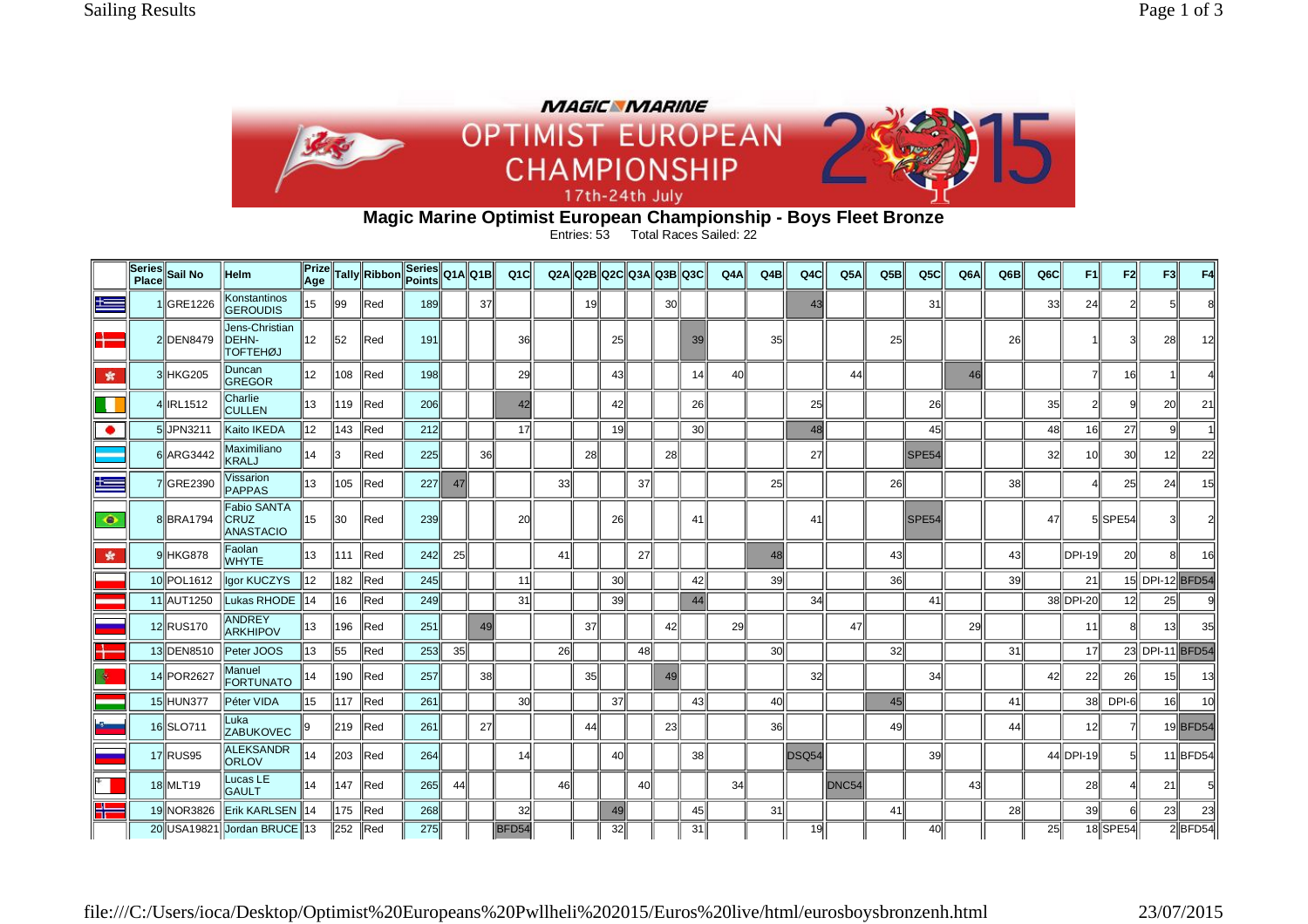|               | 21 HUN716   | Botond IZSÁK                          | $\parallel$ 13 | 112  | $\ $ Red        | 284 |                 | 47 |       |                   | 43 |            |    | 25              |    |                   | 46    |    |       | 50        |                   |                   | 49              |       | 40              | 21              | 10             |          |
|---------------|-------------|---------------------------------------|----------------|------|-----------------|-----|-----------------|----|-------|-------------------|----|------------|----|-----------------|----|-------------------|-------|----|-------|-----------|-------------------|-------------------|-----------------|-------|-----------------|-----------------|----------------|----------|
| <b>P</b>      | 22 CAN1511  | Henrik<br>MOBERG-<br><b>PARKER</b>    | 14             | ll35 | Red             | 288 |                 | 43 |       |                   | 46 |            |    | 41              |    |                   | 45    |    |       | <b>29</b> |                   |                   | 32 <sub>2</sub> |       | 31              | 35              | 26             | 61       |
| ÷             | 23 POR 2471 | Tomas ROCHA  14                       |                | 193  | llRed           | 290 |                 | 45 |       |                   | 50 |            |    | 39 <sup>1</sup> |    |                   |       | 26 |       |           | 24                |                   |                 | 31    | -34l            | 19              |                | 22 BFD54 |
| ╬═            | 24 NOR3542  | Magnus<br><b>BEHRENS</b>              | 15             | 171  | Red             | 292 | 42              |    |       | 32                |    |            | 47 |                 |    |                   |       | 18 |       |           | 37                |                   |                 | 26    | 14              |                 | 22 SPE54 BFD54 |          |
|               | 25 MLT11    | Kane<br><b>SEYCHELL</b>               | 14             | 154  | Red             | 293 | 37              |    |       | 45                |    |            | 23 |                 |    |                   | 20    |    |       | DNC54     |                   |                   | 21              |       | 45              | 31              | 42             | 29       |
|               | 26 HUN230   | Péter PAPP                            | 13             | 115  | $\parallel$ Red | 294 |                 | 46 |       |                   | 33 |            |    | 40              |    | 19                |       |    | 27    |           |                   | 33                |                 |       |                 | 42 SPE54        | 36             | 18       |
| <b>D</b>      | 27 CAN1334  | Galen<br><b>RICHARDSON</b>            | 14             | 136  | lRed            | 300 |                 |    | 21    |                   |    | 52         |    |                 | 23 |                   | 27    |    |       | 44        |                   |                   | 47              |       | 32              | 11              |                | 43 BFD54 |
|               | 28 GER13129 | Leonardo<br><b>HONOLD</b>             | 13             | 176  | Red             | 300 | 11              |    |       | SPE <sub>54</sub> |    |            | 53 |                 |    |                   |       | 24 |       |           | 35 <sub>1</sub>   |                   |                 | 29    | 51              | 34              | 35             | 28       |
|               | 29 HUN1146  | Bálint KOCSIS                         | $\parallel$ 14 | 113  | ∥Red            | 306 | 27              |    |       | 44                |    |            | 52 |                 |    |                   | 34    |    |       | 21        |                   |                   | 42              |       | 50              | 10 <sup>1</sup> | 44             | 34       |
|               | 30 NED3227  | Bas<br><b>KOOIJMAN</b><br><b>BEUK</b> | 13             | 161  | Red             | 307 |                 |    | 35    |                   |    | 45         |    |                 | 36 | 17                |       |    | 37    |           |                   | 36                |                 |       | BFD54           | 17              |                | 30 BFD54 |
| Þ             | 31 CAN1263  | Evan BURNS                            | 15             | 132  | Red             | 309 |                 | 51 |       |                   | 41 |            |    | 51              |    |                   |       | 28 |       |           | 47                |                   |                 | 43    | 19              | 18              | 32             | 30       |
|               | 32 AUT1155  | Sebastian<br><b>SLIVON</b>            | 12             | 18   | Red             | 310 | 43              |    |       | 38 <sup>1</sup>   |    |            | 36 |                 |    | 43                |       |    | 41    |           |                   | 39                |                 |       | 33              | 14              | 34             | 32       |
| ÷             | 33 POR2567  | Pedro<br><b>COELHO</b>                | 14             | 188  | Red             | 318 |                 |    | BFD54 |                   |    | 46I        |    |                 | 18 |                   | 44    |    |       | 42        |                   |                   | 46              |       | 41              | 13              |                | 14BFD54  |
| $-8.$         | 34 ISR194   | <b>Eyal SEMEL</b>                     | 15             | 129  | ∥Red            | 320 | 38 <sup>1</sup> |    |       | 40                |    |            | 39 |                 |    |                   | 33    |    |       | 24        |                   |                   | 50              |       |                 | 25 SPE54        |                | 17 BFD54 |
| $\star$       | 35 HKG303   | <b>Arthur HAINZ</b>                   | 13             | 109  | Red             | 322 | 53              |    |       | 48                |    |            | 41 |                 |    | DNC <sub>54</sub> |       |    | 40    |           |                   | 45                |                 |       | 37              | 24              | 27             |          |
| п             | 36 IRL1531  | Michael<br>CARROLL                    | 14             | 118  | $\ $ Red        | 326 |                 | 42 |       |                   | 47 |            |    | 46              |    |                   |       | 44 |       |           | 42                |                   |                 | 17    | 49              | 32              | 29             | 27       |
| ٠             | 37 BEL1132  | Thibaud VAN<br><b>EUPEN</b>           | 15             | 123  | Red             | 340 |                 | 50 |       |                   | 49 |            |    | 50              |    |                   | 41    |    |       | 47        |                   |                   | 51              |       | 44              | 38              |                | 17       |
|               | 38 CZE412   | Ondrej<br><b>MULLER</b>               | 14             | 147  | Red             | 342 |                 | 44 |       |                   | 22 |            |    | 43              |    | DNF54             |       |    | DNC54 |           |                   | DNC54             |                 |       | 20              | 33              |                | 18BFD54  |
|               | 39 CZE492   | Lukas<br><b>KRSICKA</b>               | 12             | 46   | Red             | 348 | 48              |    |       | DNC54             |    |            | 46 |                 |    | DNC54             |       |    | 43    |           |                   | DNF54             |                 |       | 6l              | 39              | <b>38</b>      | 20       |
|               | 40 HUN705   | <b>Botond Norbert</b><br><b>NAGY</b>  | 13             | 114  | ∥Red            | 349 |                 |    | 40    |                   |    | 38         |    |                 | 46 | 42                |       |    | 46    |           |                   | 42                |                 |       | 43              | 42              | 31             | 25       |
| $\frac{1}{2}$ | 41 SRB144   | <b>Stefan YUILL</b>                   | ll 11          | 1206 | ∥Red            | 350 |                 |    | 41    |                   |    | <b>29l</b> |    |                 |    | 49 DNF54          |       |    | DNC54 |           |                   | DNC54             |                 |       | .9l             | 41              | 49             | 24       |
|               | 42 CZE66    | Michal<br><b>KRSICKA</b>              | 12             | 145  | Red             | 352 |                 |    | 38    |                   |    | 51         |    |                 | 51 | 41                |       |    | 36    |           |                   | DNF <sub>54</sub> |                 |       | 26              | 43              | 40             | 26       |
| <b>P</b>      | 43 CAN1315  | Noah<br><b>DEMPSTER</b>               | 15             | 134  | Red             | 364 |                 |    | 44    |                   |    | 35         |    |                 | 48 |                   | 37    |    |       | 39        |                   |                   | 40              |       | 48              | 40              | 48             | 33       |
|               | 44 RUS5085  | <b>GRIGORII</b><br>KOVAL              | 12             | 199  | Red             | 374 | 45              |    |       | 39                |    |            | 30 |                 |    | DNC54             |       |    | 48    |           |                   | 47                |                 |       | <b>29</b>       |                 | 28 DNC54 BFD54 |          |
|               | 45 ROU215   | <b>MARKUS REIT</b>                    | $\parallel$ 14 | 195  | Red             | 379 | 49              |    |       | 49                |    |            | 50 |                 |    | DSQ54             |       |    | 34    |           |                   | DNC54             |                 |       | 46              |                 | 29 SPE54       | 14       |
|               | 46 CZE784   | Adam<br><b>NEVELOS</b>                | 111            | 49   | Red             | 379 | 52              |    |       | 50                |    |            | 42 |                 |    |                   | DNF54 |    |       | DNC54     |                   |                   | DNC54           |       | 23              | 44              | 41             | 19       |
| 金             | 47 HKG207   |                                       | 12             | 107  | Red             | 381 |                 | 33 |       |                   | 26 |            |    | 52              |    |                   |       | 49 |       |           | DNF <sub>54</sub> |                   |                 | DNF54 | 30 <sup>1</sup> | 37              |                | 46 BFD54 |